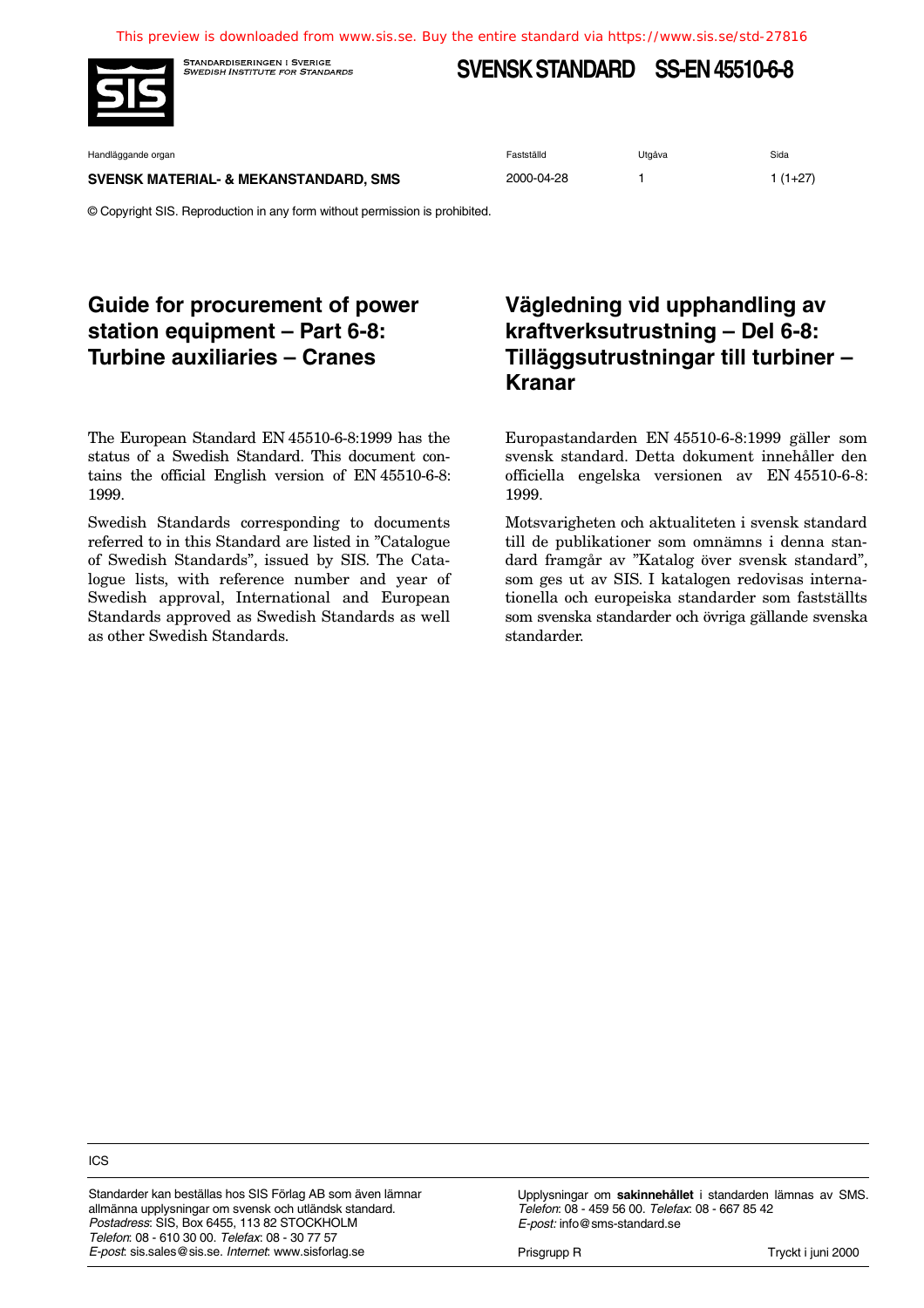This preview is downloaded from www.sis.se. Buy the entire standard via https://www.sis.se/std-27816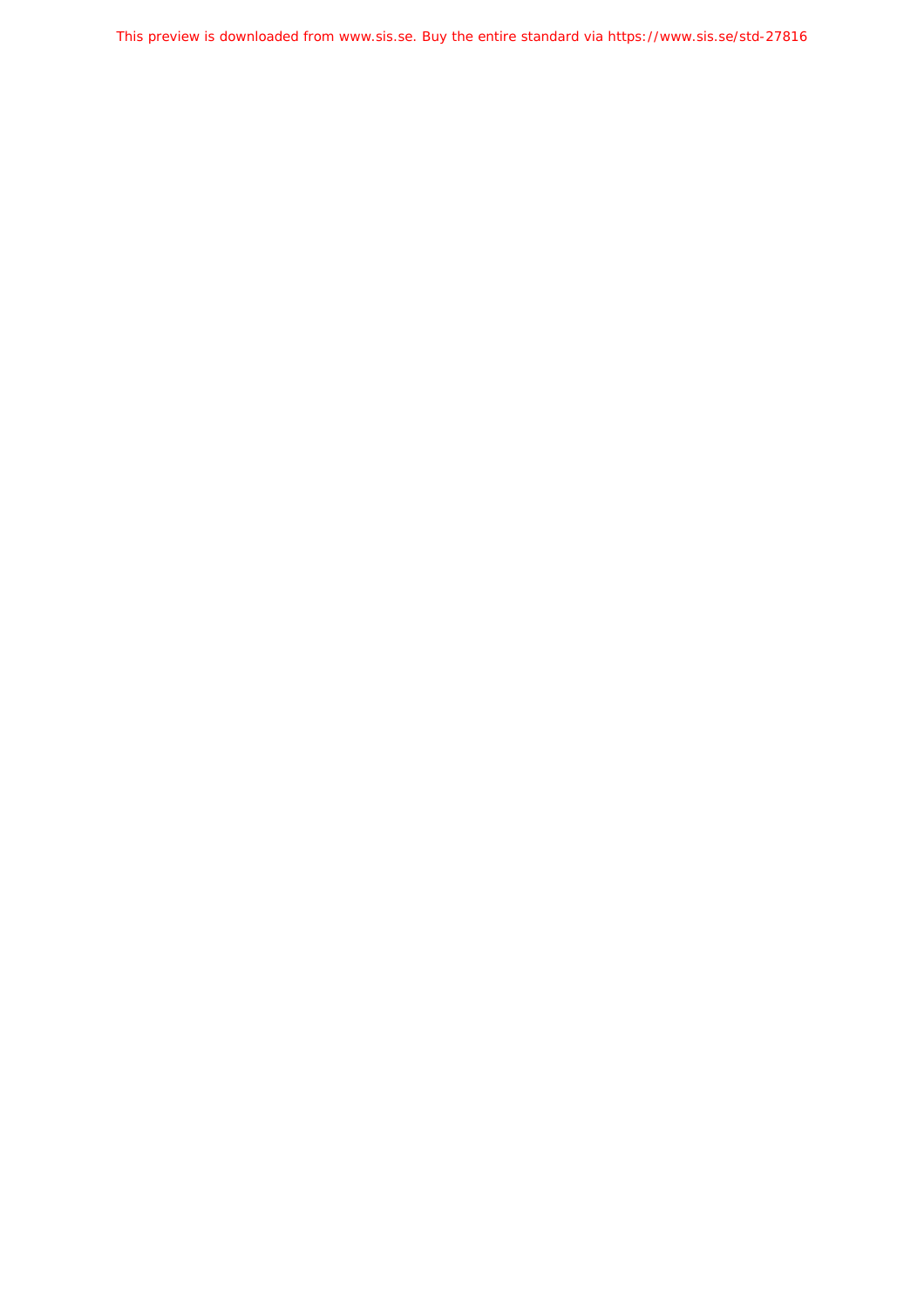# EUROPEAN STANDARD NORME EUROPÉENNE EUROPÄISCHE NORM

# **EN 45510-6-8**

October 1999

ICS

English version

# Guide for procurement of power station equipment - Part 6-8: Turbine auxiliaries - Cranes

Guide pour l'acquisition d'équipements destinés aux centrales de production d'électricité - Partie 6-8: Auxiliaires de turbine - Appareils de levage

Leitfaden für die Beschaffung von Ausrüstungen für Kraftwerke - Teil 6-8: Turbinenhilfseinrichtungen - Kräne

This European Standard was approved by CEN/CENELEC on 1 October 1999.

CEN/CENELEC members are bound to comply with the CEN/CENELEC Internal Regulations which stipulate the conditions for giving this European Standard the status of a national standard without any alteration. Up-to-date lists and bibliographical references concerning such national standards may be obtained on application to the Central Secretariat or to any CEN/CENELEC member.

This European Standard exists in three official versions (English, French, German). A version in any other language made by translation under the responsibility of a CEN/CENELEC member into its own language and notified to the Central Secretariat has the same status as the official versions.

CEN/CENELEC members are the national standards bodies and national electrotechnical committees, respectively, of Austria, Belgium, Czech Republic, Denmark, Finland, France, Germany, Greece, Iceland, Ireland, Italy, Luxembourg, Netherlands, Norway, Portugal, Spain, Sweden, Switzerland and United Kingdom.



**CEN Central Secretariat: CENELEC Central Secretariat:**

**rue de Stassart, 36 B-1050 Brussels rue de Stassart, 35 B-1050 Brussels**

© 1999 CEN/CENELEC All rights of exploitation in any form and by any means reserved worldwide for CEN national Members and for CENELEC Members.

Ref. No. EN 45510-6-8:1999 E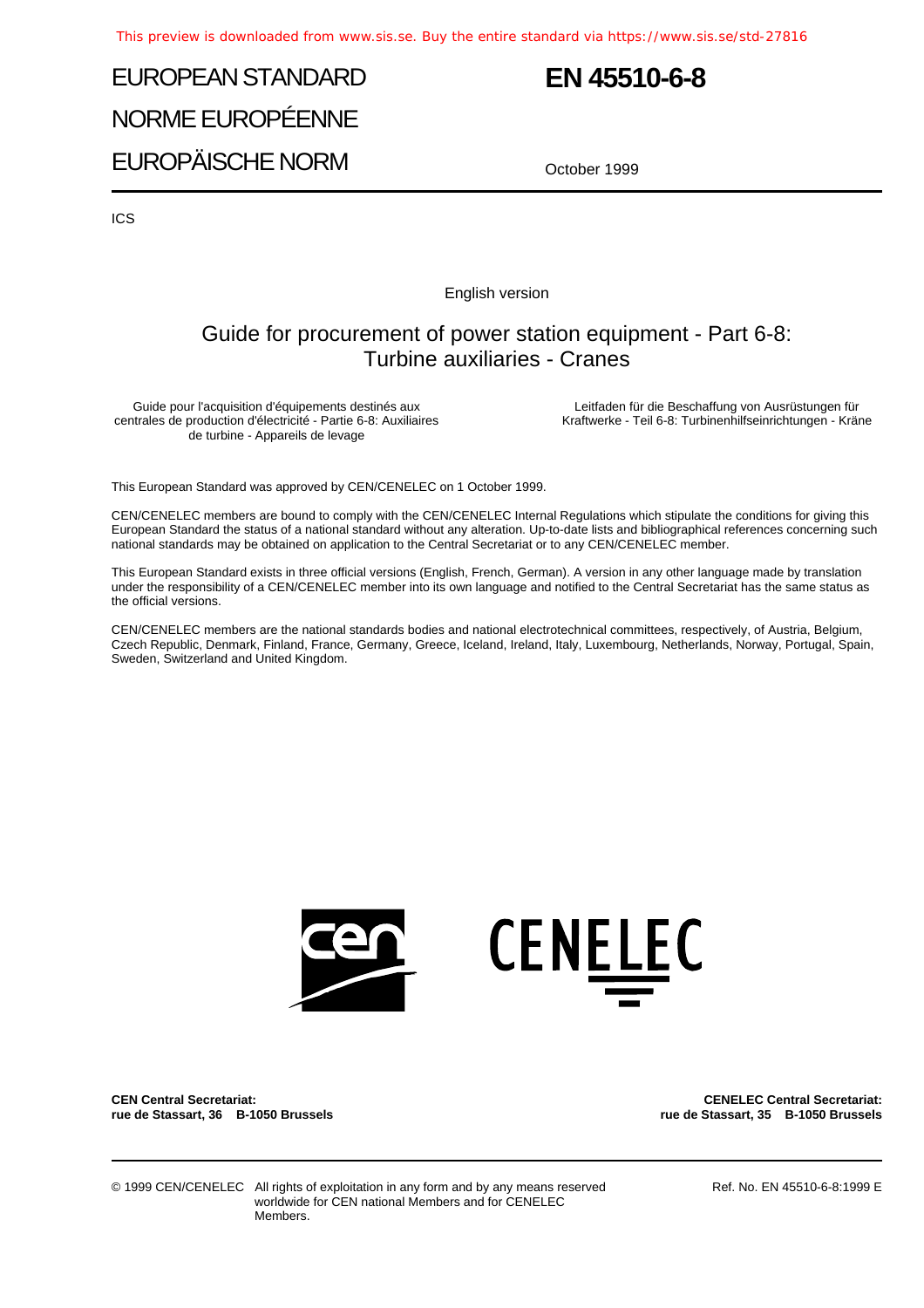Page 2<br>EN 45510-6-8:1999

# **Contents**

| 1                                                                                                                  |  |  |
|--------------------------------------------------------------------------------------------------------------------|--|--|
| $\mathbf{2}$                                                                                                       |  |  |
| 3<br>3.1<br>3.2<br>3.3                                                                                             |  |  |
| 4<br>4.1<br>4.2<br>4.3<br>4.4<br>4.5<br>4.6<br>4.7<br>4.8<br>4.9<br>5<br>6<br>7<br>7.1<br>7.2<br>7.3<br>7.4<br>7.5 |  |  |
| 7.6<br>7.7<br>8<br>8.1<br>8.2                                                                                      |  |  |
| 9.1<br>Duty 13<br>9.2<br>9.3<br>9.5<br>9.6                                                                         |  |  |
|                                                                                                                    |  |  |
|                                                                                                                    |  |  |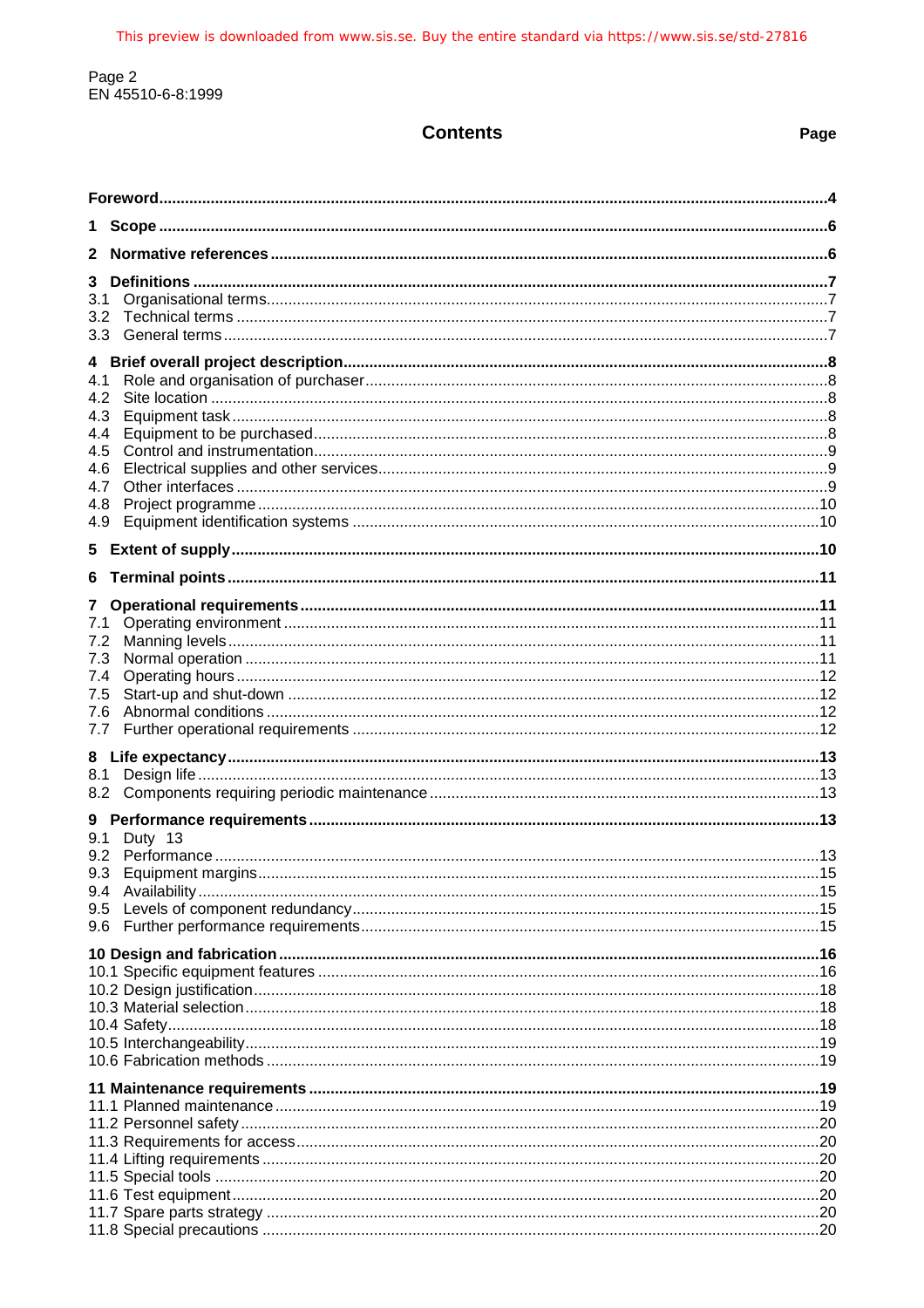Page 3 EN 45510-6-8:1999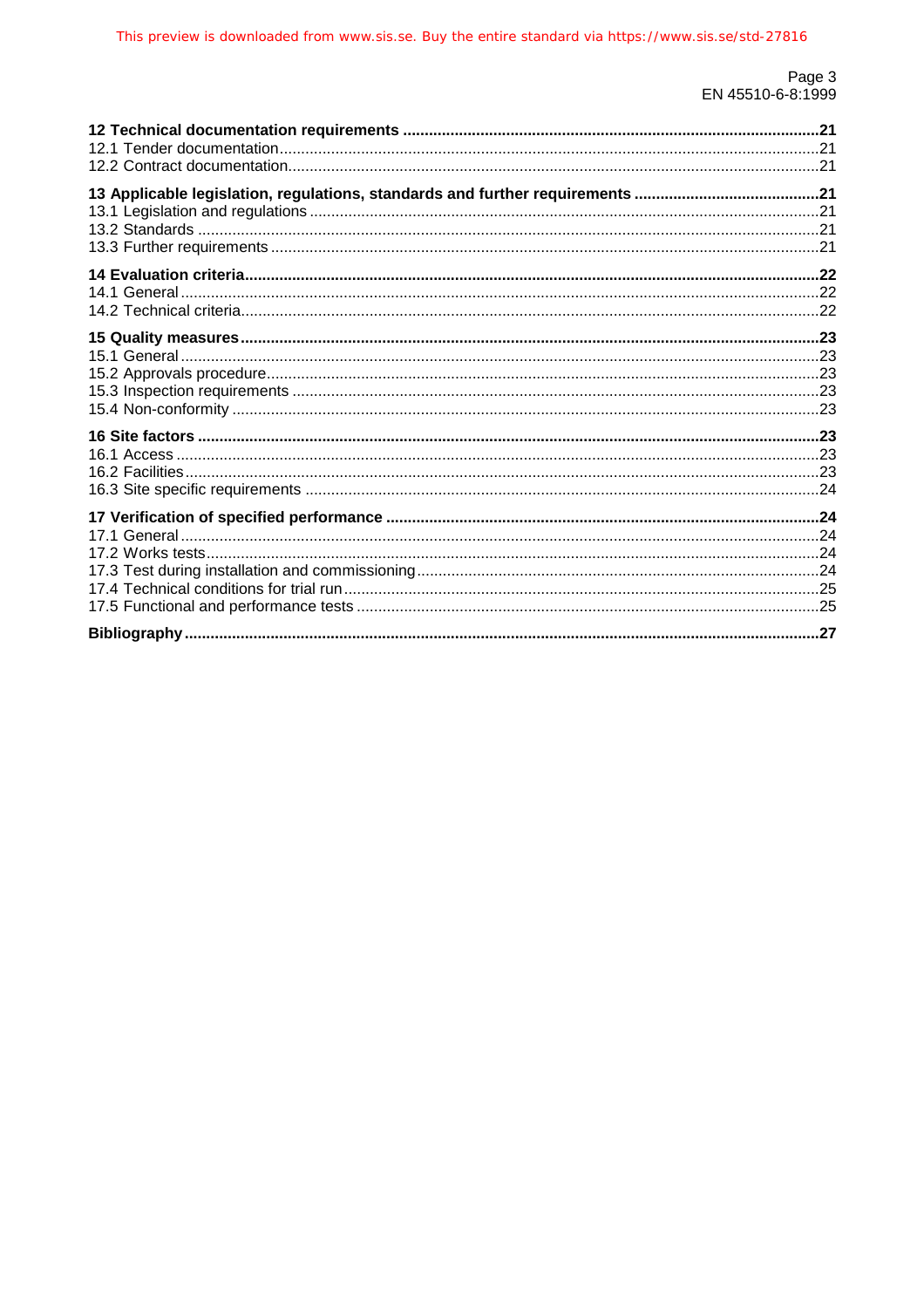Page 4 EN 45510-6-8:1999

#### **Foreword**

This European Standard has been prepared by Technical Committee CEN/CLC JTFPE "Joint Task Force Power Engineering", the secretariat of which is held by BSI.

This European Standard shall be given the status of a national standard, either by publication of an identical text or by endorsement, at the latest by April 2000, and conflicting national standards shall be withdrawn at the latest by April 2000.

According to the CEN/CENELEC Internal Regulations, the national standards organizations of the following countries are bound to implement this European Standard: Austria, Belgium, Czech Republic, Denmark, Finland, France, Germany, Greece, Iceland, Ireland, Italy, Luxembourg, Netherlands, Norway, Portugal, Spain, Sweden, Switzerland and the United Kingdom.

This standard takes the form of a recommendation and is therefore entitled a "Guide".

This Guide for procurement has been prepared under mandates given to CEN and CENELEC by the European Commission and the European Free Trade Association.

This Guide for procurement is a part of a series of Guides mandated to cover the procurement of power station plant and **equipment** in conformity with European Procurement Directives. The Guides are:

EN 45510 Guide for procurement of power station **equipment**

#### Part 1: Common Clauses

- Part 2-1: Electrical equipment Power transformers
- Part 2-2: Electrical equipment Uninterruptible power supplies
- Part 2-3: Electrical equipment Stationary batteries and chargers
- Part 2-4: Electrical equipment High power static converters
- Part 2-5: Electrical equipment Motors
- Part 2-6: Electrical equipment Generators
- Part 2-7: Electrical equipment Switchgear and control gear
- Part 2-8: Electrical equipment Power cables
- Part 2-9: Electrical equipment Cabling systems
- Part 3-1: Boilers Water tube boilers
- Part 3-2: Boilers Shell boilers
- Part 3-3: Boilers Boilers with fluidized bed firing
- Part 4-1: Boiler auxiliaries Equipment for reduction of dust emissions
- Part 4-2: Boiler auxiliaries Gas-air, steam-air and gas-gas heaters
- Part 4-3: Boiler auxiliaries Draught plant
- Part 4-4: Boiler auxiliaries Fuel preparation equipment
- Part 4-5: Boiler auxiliaries Coal handling and bulk storage plant
- Part 4-6:  $\;$  Boiler auxiliaries Flue gas desulphurisation (De-SO $_{\mathrm{\sf x}}$ ) plant
- Part 4-7: Boiler auxiliaries Ash handling plant
- Part 4-8: Boiler auxiliaries Dust handling plant
- Part 4-9: Boiler auxiliaries Sootblowers
- Part 4-10: Boiler auxiliaries Flue gas denitrification (De-NO<sub>x</sub>) plant
- Part 5-1: Turbines Steam turbines
- Part 5-2: Turbines Gas turbines
- Part 5-3: Turbines Wind turbines
- Part 5-4: Turbines Hydraulic turbines, storage pumps and pump-turbines
- Part 6-1: Turbine auxiliaries Deaerators
- Part 6-2: Turbine auxiliaries Feedwater heaters
- Part 6-3: Turbine auxiliaries Condenser plant
- Part 6-4: Turbine auxiliaries Pumps
- Part 6-5: Turbine auxiliaries Dry cooling systems
- Part 6-6: Turbine auxiliaries Wet and wet/dry cooling towers
- Part 6-7: Turbine auxiliaries Moisture separator reheaters
- Part 6-8: Turbine auxiliaries Cranes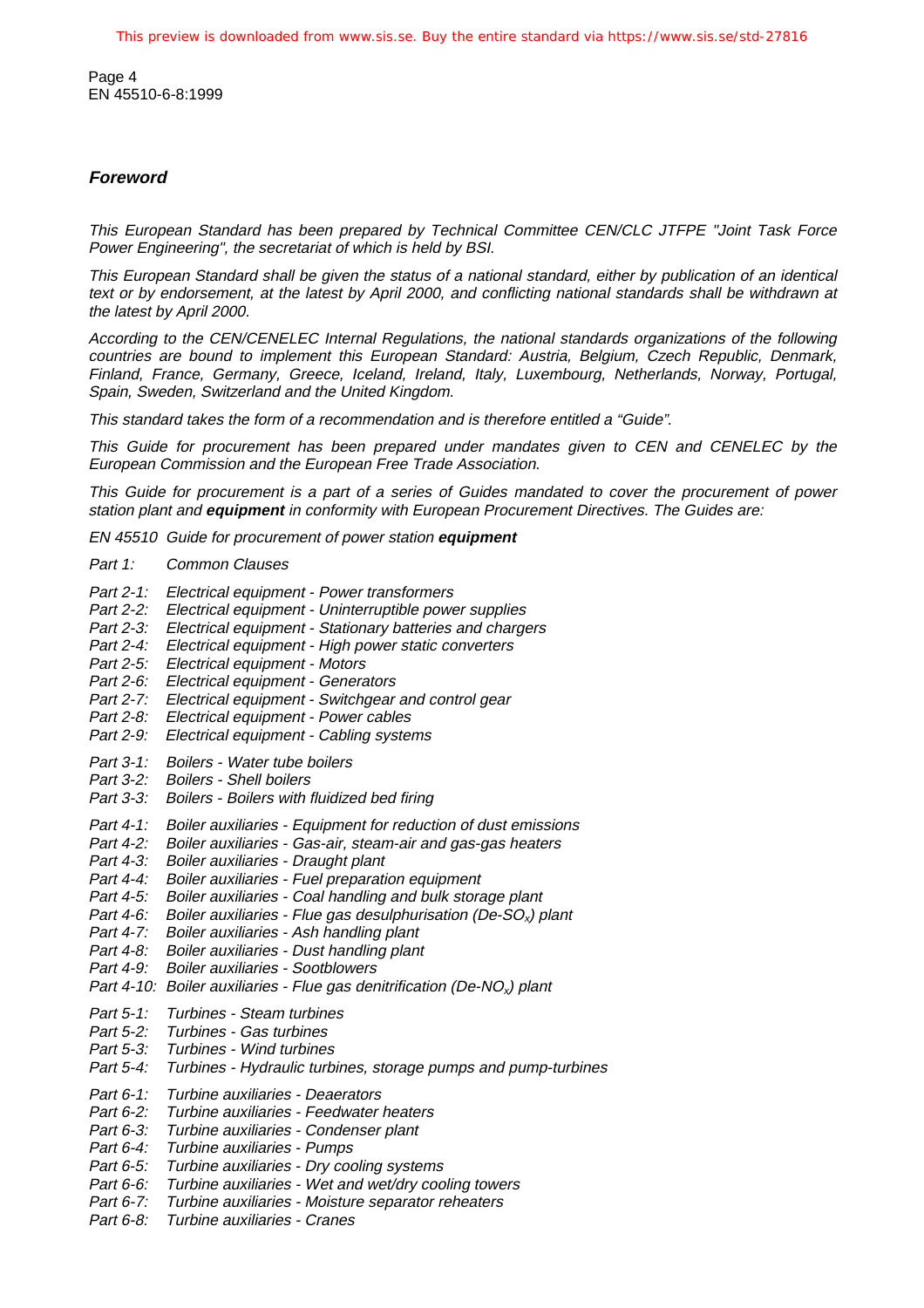Page 5 EN 45510-6-8:1999

Part 6-9: Turbine auxiliaries - Cooling water systems

- Part 7-1: Pipework and valves High pressure piping systems
- Part 7-2: Pipework and valves Boiler and high pressure piping valves

Part 8-1: Control and instrumentation

EN 45510 part 1 contains those clauses common to all the above Guides giving the provisions of a non **equipment** specific nature for use in the procurement of power station plants. EN 45510 is the responsibility of JTFPE. The so called "common clauses", as appropriate, also appear in italics in the documents specific to particular **equipment**.

In this Guide, words in bold type indicate that they have the meaning given in the definitions, clause 3.

Where paragraphs of "common clauses" are omitted, each paragraph omitted is indicated by the symbol \*\*\*\*\*.

In this Guide, words and sentences not in italics are specific to this Guide and refer to the particular **equipment** covered.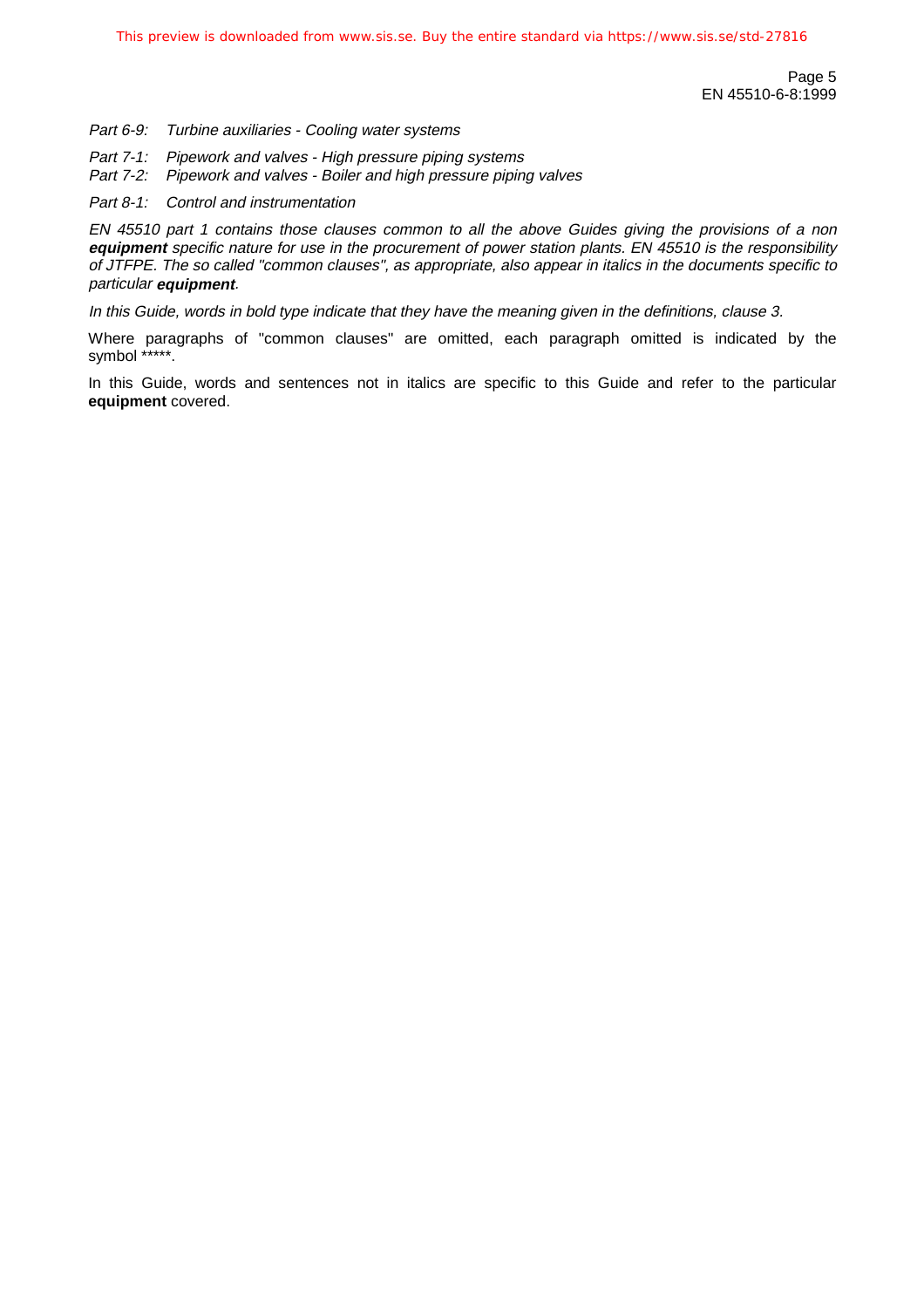Page 6 EN 45510-6-8:1999

## **1 Scope**

This standard gives guidance on writing the technical **specification** for the procurement of any lifting equipment for use in electricity generating stations (power stations). This Guide for procurement is not applicable to **equipment** for use in the nuclear reactor plant area of nuclear power stations. Other possible applications of such **equipment** have not been considered in the preparation of this Guide.

This Guide covers:

- travelling cranes;
- portal or semi-portal bridge cranes;
- fixed or articulated jigs;
- hoist monorails;
- mobile cranes.

Obviously, for small-sized lifting equipment, the **purchaser** should only apply this guide with caution and limit its requirements. In this case, this guide notably allows the use of « standardised » equipment. The **purchaser** then benefits from the advantages of series production, reduced procurement times, wider ranging experience and lower costs.

The **equipment** covered by this Guide is defined by its function rather than design type. Therefore, the guidance to the **specification** is stated in performance terms rather than being specified by a detailed description of the **equipment** to be supplied.

This Guide indicates to potential **purchasers** how their **specification** should be prepared so that:

- the **equipment** type and capacity interfaces correctly with other elements of the systems;
- predicted **performance** is achieved;
- ancillary equipment is properly sized;
- **reliability, availability** and safety requirements are achieved;
- proper consideration is given to the evaluation process and the quality measures to be applied.

This Guide does not determine the type of **specification** (e.g. detailed, performance, functional) or the extent of supply for any given contract which is normally decided on the basis of the **purchaser's** project strategy. It does not cover:

- any commercial, contractual or legal issues which are normally in separate parts of an **enquiry**;
- any allocation of responsibilities which are determined by the contract.

This Guide does not prescribe the arrangement of the documents in the **enquiry**.

NOTE: As a comprehensive European environmental policy is still under preparation, this Guide does not address the environmental implications of the **equipment**.

#### **2 Normative references**

This Guide for procurement incorporates by dated or undated reference, provisions from other publications. These normative references are cited in the appropriate places in the text and the publications are listed hereafter. For dated references, subsequent amendments to or revisions of any of these publications apply to this Guide only when incorporated in it by amendment or revision. For undated references, the latest edition of the publication referred to applies.

| <b>EN ISO 9001</b> | Quality systems - Model for quality assurance in design, development, production,<br>installation and servicing (ISO 9001:1994). |
|--------------------|----------------------------------------------------------------------------------------------------------------------------------|
| <b>EN ISO 9002</b> | Quality systems - Model for quality assurance in production, installation and<br>servicing (ISO 9002:1994).                      |
| IEC 60050-191      | International electrotechnical vocabulary - Chapter 191: Dependability and quality<br>of service.                                |
| <b>ISO 4301</b>    | Cranes and lifting appliances - Classification.                                                                                  |
| ISO 4306-1         | Cranes - Vocabulary - Part 1: General.                                                                                           |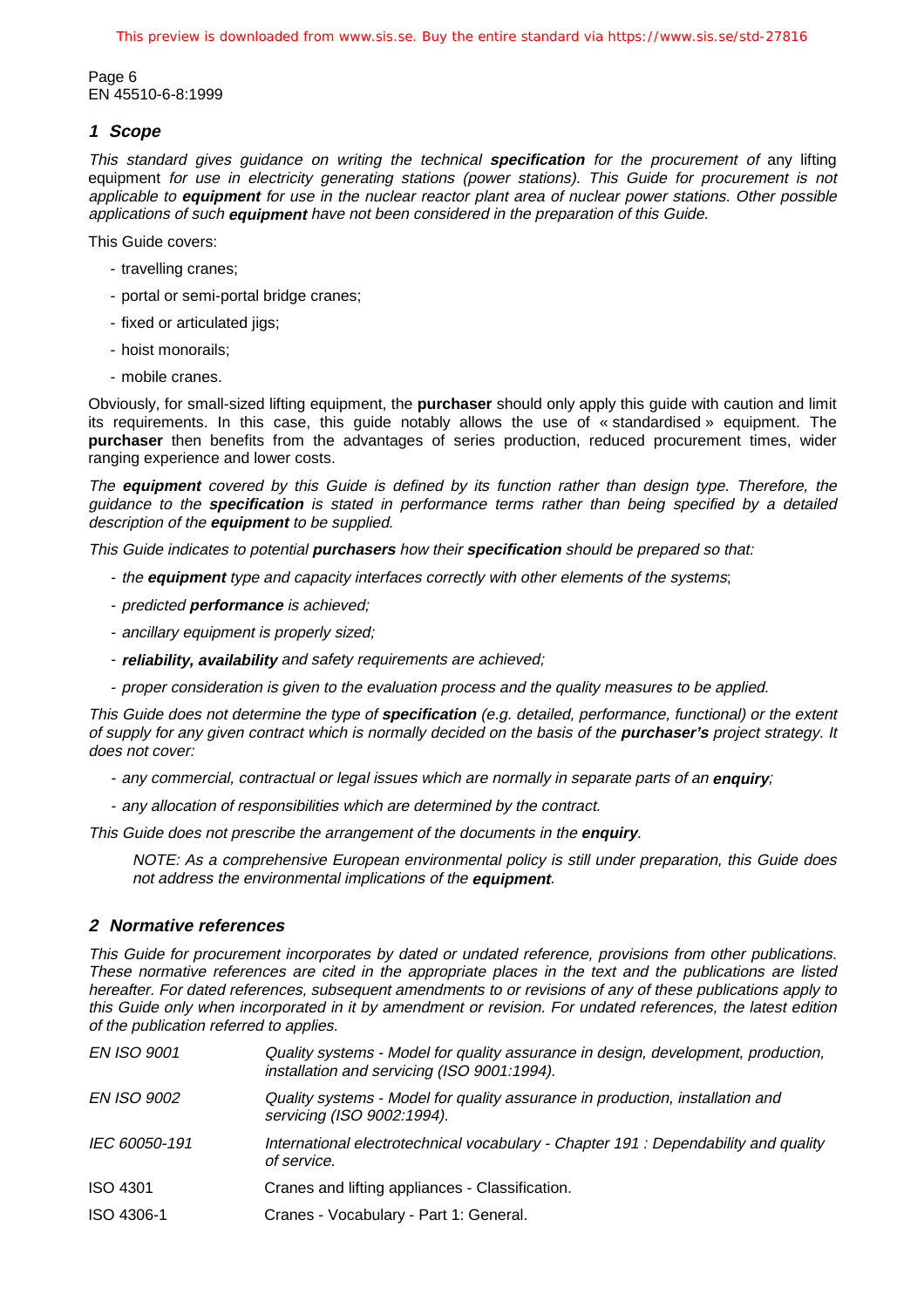This preview is downloaded from www.sis.se. Buy the entire standard via https://www.sis.se/std-27816

Page 7 EN 45510-6-8:1999

## **3 Definitions**

For the purposes of this Guide, the following definitions apply:

### **3.1 Organisational terms**

**3.1.1 purchaser**: Recipient of a product and/or a service provided by a **supplier.**

**3.1.2 supplier**: Person or organisation that provides a product and/or a service to the **purchaser**.

**3.1.3 specification:** Document stating technical requirements of the **purchaser**. It may form part of an **enquiry** issued by a **purchaser**.

**3.1.4 enquiry:** Invitation to **tender** issued by a **purchaser**. It will normally include a **specification** together with the necessary contractual and commercial conditions.

**3.1.5 tender:** Offer made by a **tenderer** in response to an **enquiry**.

**3.1.6 tenderer:** Person or organisation submitting a **tender** for the **equipment** in response to the **enquiry**.

**3.1.7 site:** Place to which the **equipment** is to be delivered or where work is to be done by the **supplier**, together with so much of the area surrounding as the **supplier** may, with the consent of the **purchaser**, use for the purposes of the contract.

NOTE**:** Further definitions of useful organisational terms may be found in EN ISO 8402 (see Bibliography).

## **3.2 Technical terms**

The technical terms are included in ISO 4306-1.

## **3.3 General terms**

**3.3.1 equipment:** Plant, component, system and/or associated service to be provided in response to the **enquiry**.

**3.3.2 conformity:** Fulfilment of specified requirements by a product, process or service.

**3.3.3 performance:** Obligations verified by specified tests.

**3.3.4 operating period:** Time between planned outages or maintenance periods during which the **equipment** is in operation and/or does not restrict operational requirements of the power station.

**3.3.5 life expectancy:** Time period over which the **equipment** might be expected to operate with planned maintenance but without replacement of a significant component.

**3.3.6 design life:** Operating hours of the **equipment** on which design calculations are based.

**3.3.7 acceptability:** Compliance with criteria defined by the **purchaser** for assessing the suitability of **equipment**.

**3.3.8 equipment margins:** Allowance for design, fabrication or operating contingency defined in the **specification**. These are separate to those normally included by the **supplier** for his own purposes.

**3.3.9 proven equipment: Equipment** which may be demonstrated to be similar to that offered and has operated for a sufficient time to have demonstrated performance and availability.

**3.3.10 availability:** As defined in IEC 60050-191.

**3.3.11 reliability:** As defined in IEC 60050-191.

**3.3.12 maintainability:** As defined in IEC 60050-191.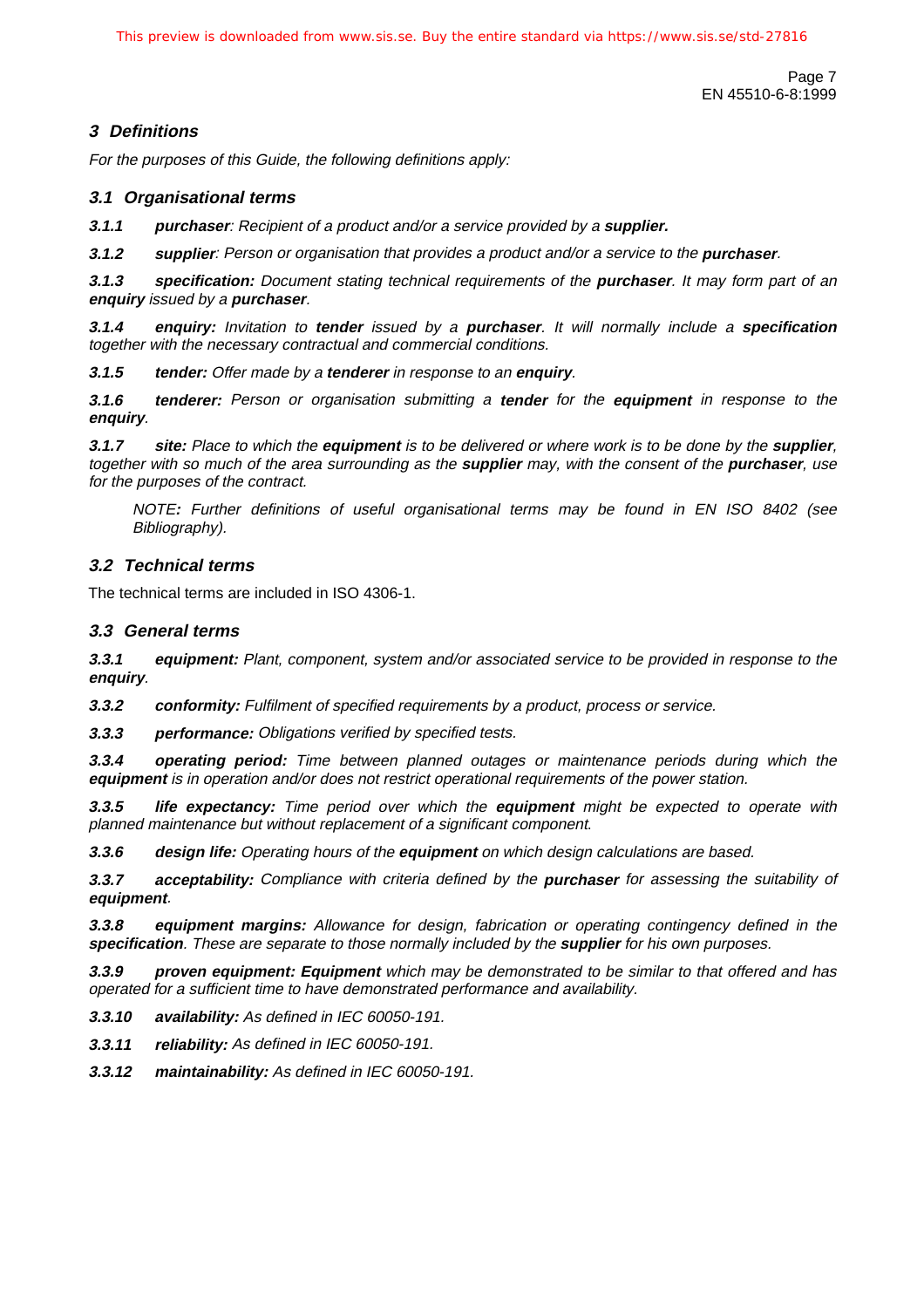Page 8 EN 45510-6-8:1999

### **4 Brief overall project description**

#### **4.1 Role and organisation of purchaser**

The **enquiry** should define the **purchaser's** role in the project, including whether the **purchaser** will assume responsibility for the planning and technical coordination of the project, or whether other organisations will be appointed to carry out all or part of this function. The **enquiry** should define all organisational interfaces and the procedures to be employed for managing the contract and the **site**.

### **4.2 Site location**

The **specification** should describe the geographical location of the **site** which may include surveying points, the previous use of the **site** and any local features such as impact of industrial or military activities and planning restrictions.

Where applicable, the **specification** should indicate **site** datum on **specification** drawings and specify **site** and drawing orientation and define co-ordinate axes (x, y, z) and numbering order to ensure consistency between suppliers of connected equipment.

Where appropriate, the **specification** should define the permitted ground loading, dimensional and time restrictions on access routes up to but not including public roads or railways.

The **specification** should identify, where appropriate, the environment of the **site** in which the **equipment** will operate. The following factors may normally be included if appropriate:

- climatic e.g. atmospheric pressure, annual variation of air and cooling water temperature, relative humidity, rain fall, icing, snow, wind velocity (normal and maximum), lightning;
- geological e.g. seismic conditions and characteristics of subsoil (e.g. caverns, gliding stratifications, load bearing capability of subsoils);
- geographic e.g. elevation, influence of local topography and structures;
- hydrological e.g. flooding and tides.

### **4.3 Equipment task**

The **specification** should describe in general terms the function, task or role of the **equipment** to be purchased, e.g. whether it is part of a new power generating plant, a modification to an existing power generating plant, or replacement **equipment**.

Where appropriate, the **specification** should define the function and the known limitations, if any, in the **equipment** connected to that which is being supplied so that the **equipment** may avoid imposing adverse conditions or the **supplier** may suggest modifications to connected equipment which would ensure satisfactory operation.

#### **4.4 Equipment to be purchased**

The **specification** may define the **equipment** type or arrangement to be purchased. For example, the **purchaser** may specify:

a) List of functions to be fulfilled by the lifting equipment

These functions include the handling operations for which the **equipment** is primarily intended, but may also include other functions such as:

- creation of a work station for maintenance of the lighting in the handling bay;
- creation of a work station during building erection;
- breakdown repair of neighbouring equipment (for example movement of a travelling crane by another one).
- b) Main functional characteristics

The **specification** should define the basic characteristics, which should include:

- span;
- nominal capacities of the different lifting devices;
- travelling distance;